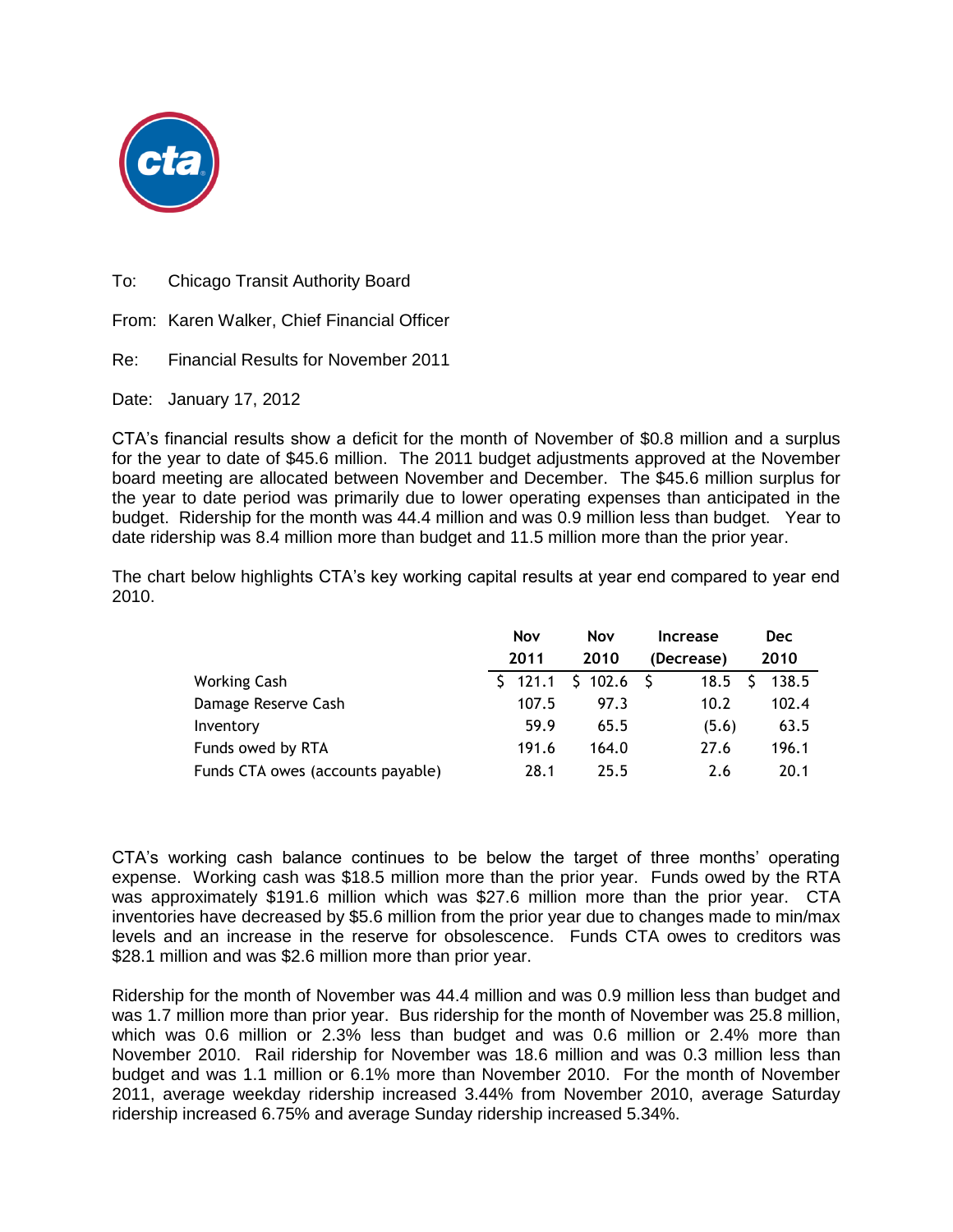Ridership for the year to date was 489.8 million and was 8.4 million more than budget and 11.5 million more than prior year. Bus ridership for the year to date was 285.4 million, which was 2.5 million or 0.9% more than budget and was 2.3 million or 0.8% more than 2010. Rail ridership for the year to date was 204.4 million and was 5.9 million more than budget and was 9.2 million or 4.7% more than 2010. For the full year of 2011, average weekday ridership increased 2.23% from 2010, average Saturday ridership increased 2.29% and average Sunday ridership increased 4.21%.

Free rides totaled 5.2 million for the month and 66.2 million for the year. This was 1.1 million less than November 2010 and 4.1 million less for the year to date. Free rides for seniors went into effect on March 17, 2008. In 2011, the free ride program for seniors was modified to subject participants to a means test. Under the new program, seniors who do not qualify to ride free pay a reduced fare. This modified program took effect September 12, 2011. The majority of free rides occurred on the bus system. Bus accounts for 4.3 million of the total free rides for the month while rail was 0.9 million.

Public Funding Required for Operations for the month and the year was \$46.9 million and \$609.6 million, respectively. Public Funding Required for Operations was unfavorable to budget for the month by \$0.8 million and was favorable to budget by \$45.6 million for the year. The \$45.6 million budget surplus for the year was primarily due to lower labor and other expense than anticipated in the budget.

Recovery Ratio, which measures the percentage of operating expenses CTA funds from internally generated revenues, was 64.24% for the month and 58.05% for the year. This was favorable to budget by 0.28 percentage points for the month and 3.27 percentage points for the year to date.

Operating Expenses for the month and year equaled \$100.3 million and \$1.2 billion, respectively. For the current month, operating expenses were \$4.3 million or 4.5% more than budget, primarily due to the budget amendment. For the year to date period, operating expenses were \$37.2 million lower than budget with all categories of expense favorable to budget, except for fuel and security.

Labor Expense was \$70.9 million for the month of November and was \$9.9 million more than budget due to the budget adjustment. Labor expense for the year to date equaled \$819.1 million and was favorable to budget by \$20.9 million due to the prolonged hiring freeze and more charges to capital jobs than anticipated in the budget.

Material Expense was \$3.6 million for the month and was over budget by \$1.8 million due to the budget adjustment. Material expense for the year to date equaled \$61.6 million and was favorable to budget by \$5.1 million.

Fuel for Revenue Equipment was \$4.1 million for the month and was \$2.2 million less than budget for the month due to the budget adjustment. Fuel expense was \$51.8 million for the year to date and was \$0.1 million more than budget. Year to date fuel expense was \$4.4 million more than the prior year due to price increases. The gross price paid per gallon for the month was \$3.06. The fuel swap decreased the price by \$0.27 bringing the net cost per gallon to \$2.79 for the month of November 2011.

Electric Power for Revenue Equipment was \$2.1 million for the month and \$26.3 million for the year. Power expense was \$0.2 million under budget for the month and year to date.